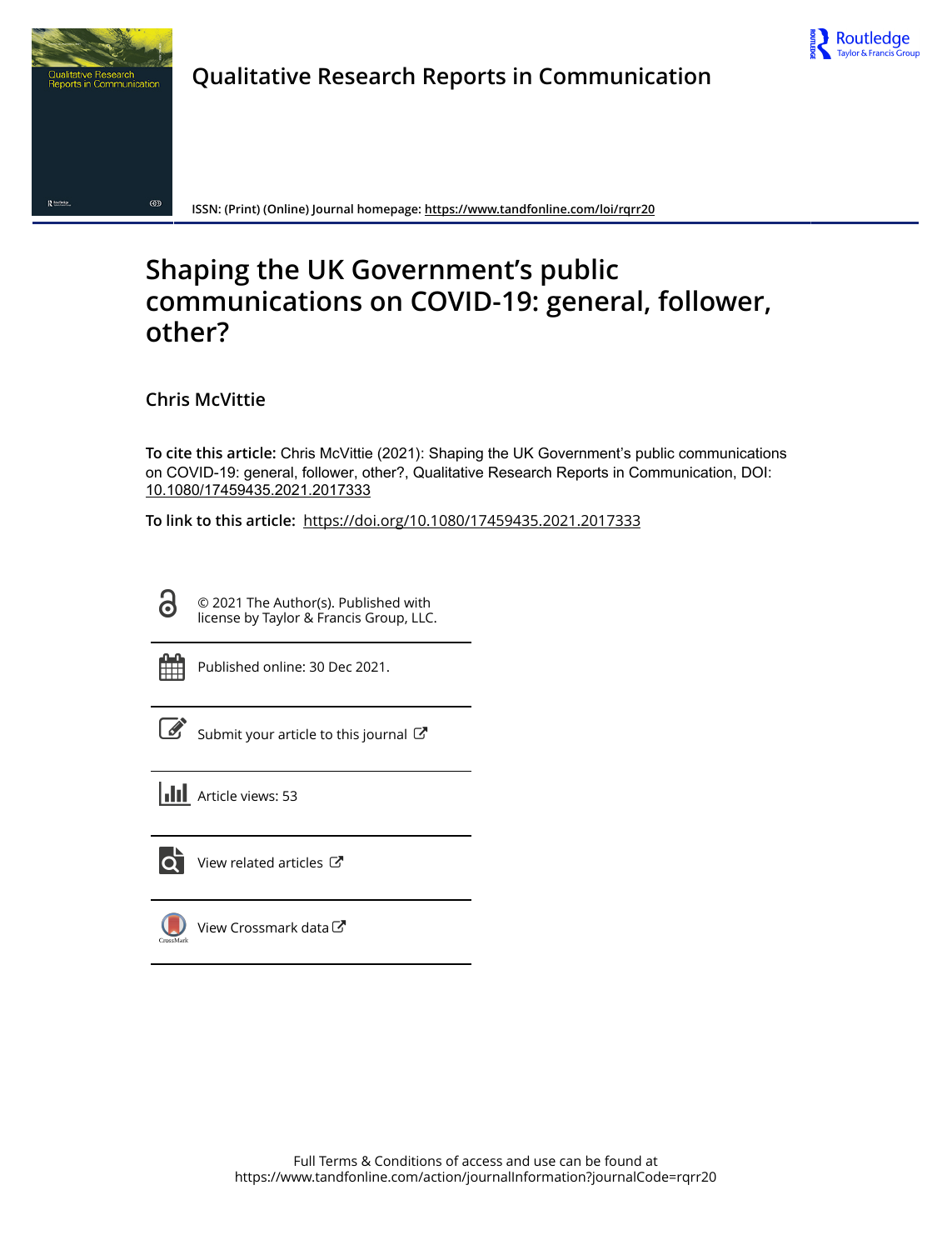

Check for updates

# Shaping the UK Government's public communications on COVID-19: general, follower, other?

Chris McVitti[e](http://orcid.org/0000-0003-0657-7524)

*The death rate in the United Kingdom from COVID-19 is, per capita, one of the highest in the world. Here, I examine three ways in which the UK Prime Minster, Boris Johnson, has communicated to the UK population the actions that are necessary to deal with the pandemic. Using principles of discursive psychology and Bakhtinian analysis, I consider how Johnson's descriptions discursively construct the government's actions, the actions that are required of the population, and agency for reducing the spread of COVID-19. Relying on metaphors of war, claims to follow the science, and expressions of concerned advice, Johnson's communications are shaped to manage the accountability of his government and himself for varying potential outcomes of the pandemic, allowing them to take credit if their efforts are treated as successful but to attribute responsibility elsewhere if the incidence of COVID-19illness and deaths continues to increase.*

*Keywords: Accountability; Addressivity; Bakhtin; COVID-19; Discursive Psychology; Pandemic; UK Politicians*

<span id="page-1-0"></span>The current COVID-19 pandemic and its consequences for individual and public health needs little introduction. At the time of writing (July 2021), global cases of COVID-19 exceed 189 million, with deaths from the disease exceeding 4 million (John Hopkins University, [2021\)](#page-7-0). During 2021, attention has focused on locations

Psychology, Division of Psychology, Sociology, and Education, Queen Margaret University, Musselburgh, , UK Correspondence: Chris McVittie cmcvittie@qmu.ac.uk Psychology, Division of Psychology, Sociology, and Education, Queen Margaret University, Musselburgh, EH21 6UU, UK

ISSN 1745-9435 (print)/ISSN 1745-9443 (online) © 2021 The Author(s). Published with license by Taylor & Francis Group, LLC.

DOI: https://doi.org/10.1080/17459435.2021.2017333

This is an Open Access article distributed under the terms of the Creative Commons Attribution License (http://creativecommons.org/licenses/by/4.0/), which permits unrestricted use, distribution, and reproduction in any medium, provided the original work is properly cited.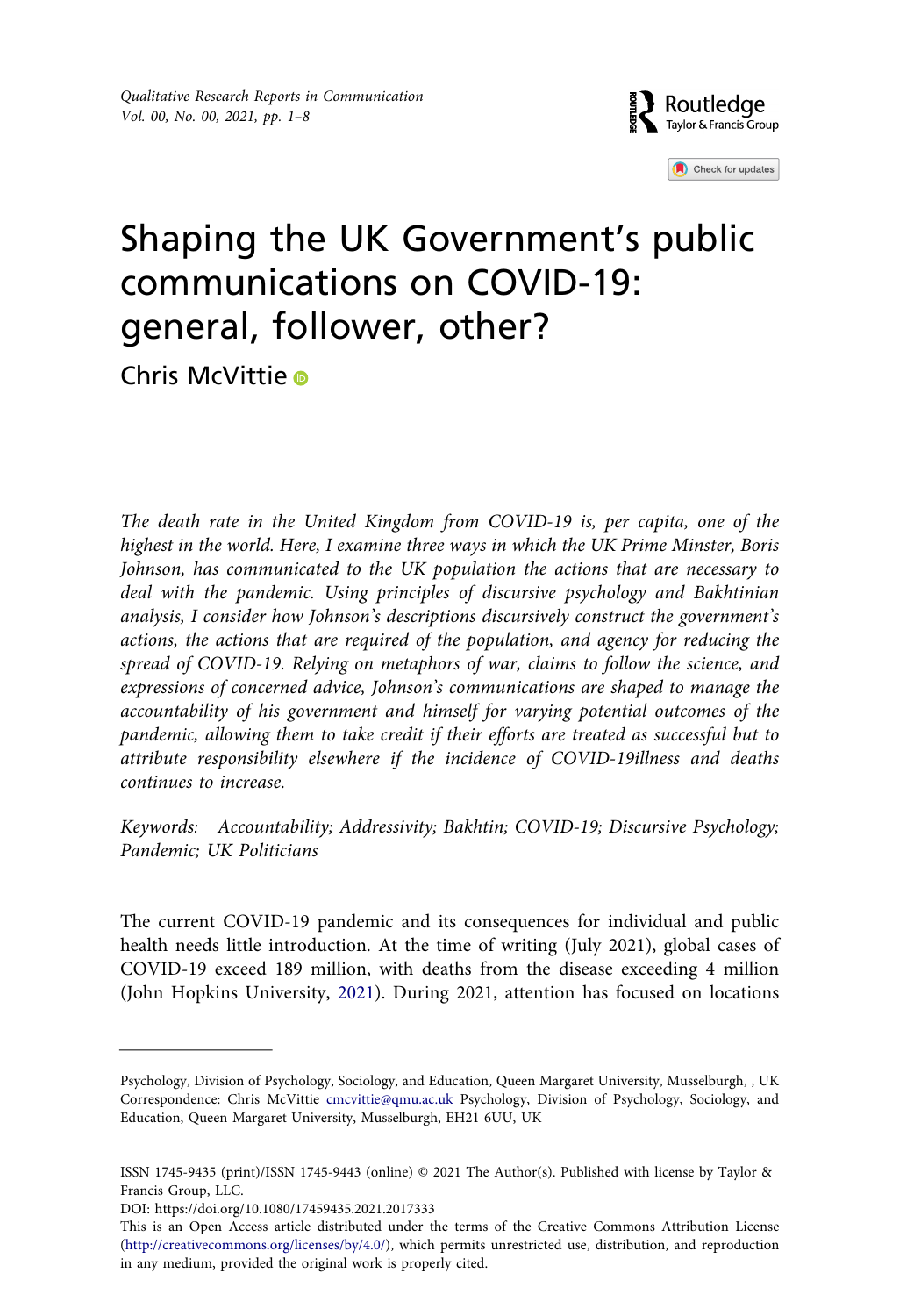#### 2 *C. McVittie*

<span id="page-2-5"></span><span id="page-2-3"></span><span id="page-2-2"></span>that include India (Pandey & Nazmi, [2021](#page-8-0)), Nepal (Weissenbach, [2021](#page-8-1)), and Indonesia (Jamaluddin & Berlinger, [2021\)](#page-7-1) as sites where COVID-19 infections, especially cases resulting from the readily transmissible delta variant, have surged in recent months. Elsewhere, the incidence of cases continues to rise (e.g. Elamroussi, [2021](#page-7-2)), with increasing rates of infection pointing to the continuing need for action to address transmission of the disease and to ensure availability of healthcare. Against this background, there is a clear need for governments and other policy-makers to communicate effectively the actions that they are taking, and those required of local populations, to halt the spread of the disease and to address the ongoing pandemic.

<span id="page-2-6"></span><span id="page-2-1"></span><span id="page-2-0"></span>Here, I examine the ways in which one national leader has communicated with the population during the course of the COVID-19 pandemic. In the UK, as of July 2021, the recorded death toll exceeded 128,000, over 1920 per million population (Statista, [2021](#page-8-2)), one of the highest rates in the World. Yet, since COVID-19 first arrived in the UK in January 2020, the UK has had three national lockdowns, and as of July 2021 continues to place restrictions on the activities of businesses and movements of the population. Rates of infection across much of the UK are currently rising (Alford, [2021](#page-7-3)), leading to warnings from the UK's Chief Medical Officer, Professor Chris Witty, that further hospitalizations could risk overwhelming the UK National Health Service and that the pandemic still had "a long way to run in the UK" (Bowden & O'Connor, [2021](#page-7-4)). Notwithstanding such concerns, however, the UK Government on 12 July 2021 announced that it was "the right moment to proceed" to lift many of the restrictions then in place (UK Government, [2021](#page-8-3)). The UK context, then, provides fertile ground for studying public communications throughout the course of the pandemic. The aim of this paper is to examine how the UK Prime Minister, Boris Johnson, has during the pandemic communicated with the UK population, in particular how he has framed the actions that his government is taking in relation to public health and the actions that are required of the population themselves to prevent transmission of the disease and to maintain individual health.

# <span id="page-2-7"></span>**Method**

The data come from press conferences and daily briefings given by Boris Johnson between 12 March 2020, the date of the first press conference on the subject, and 12 July 2021 when he announced that the UK Government was lifting many pandemic-related restrictions. These data were coded for all instances in which Johnson referred to the COVID-19 pandemic itself, to the actions that he and his government were taking, or to actions required of the UK population. All passages of potential relevance were selected out for detailed analysis.

<span id="page-2-4"></span>Analysis drew upon principles of two approaches to the study of communication. The first of these, discursive psychology (McMullen, [2021;](#page-7-5) McVittie & McKinlay, [in](#page-7-6) [press](#page-7-6)), highlights the constructive nature of language, that is when speakers produce descriptions of phenomena they are not (merely) reporting what is to be taken as self-evident, but instead are constructing specific versions of those phenomena to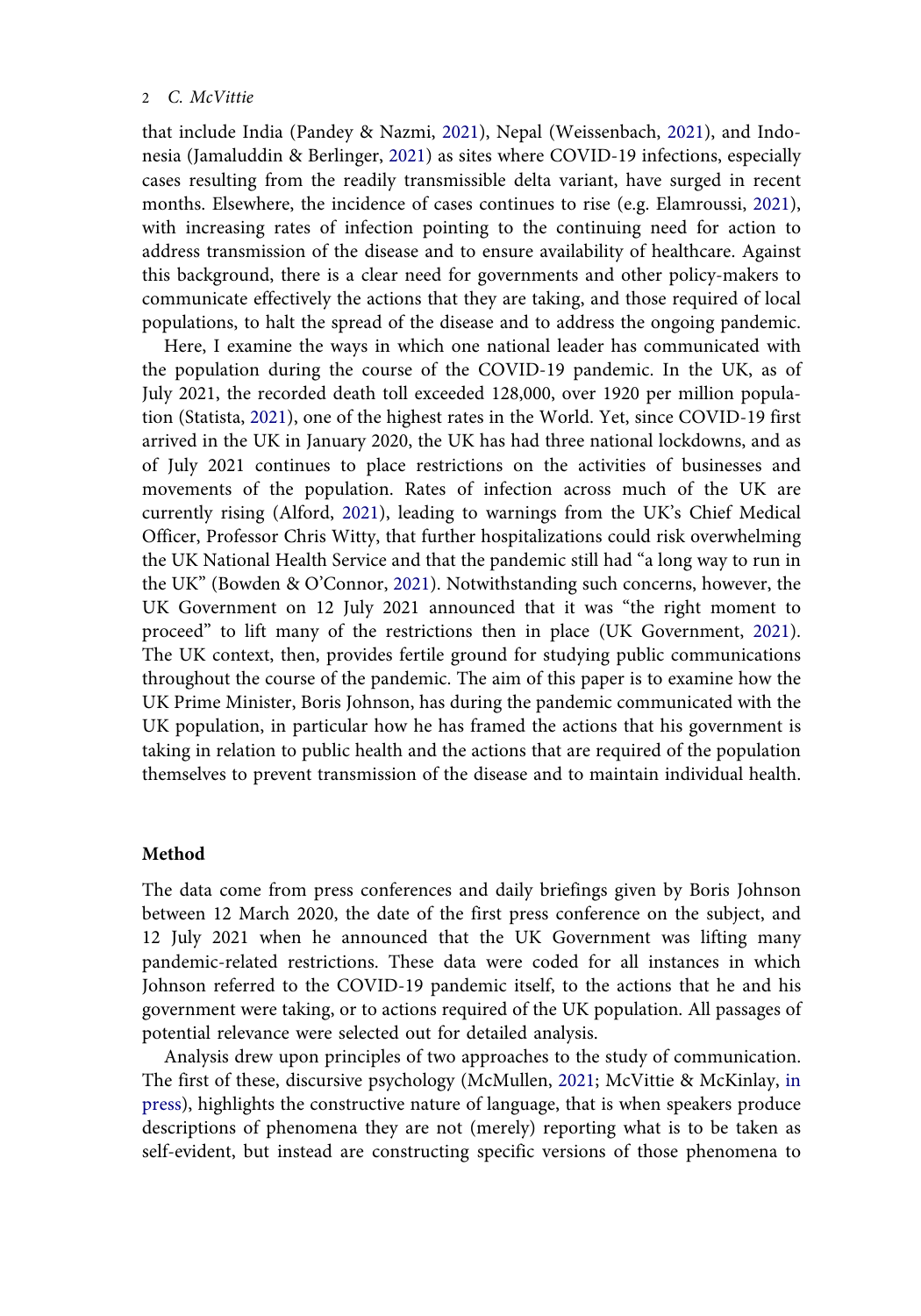<span id="page-3-0"></span>attend to interactional concerns. Attention focuses on these discursive constructions and the actions that speakers are seeking to accomplish in describing phenomena in specific ways. The second approach draws on the writings of the Russian theorist Mikhail Bakhtin, specifically his focus on the "addressivity" of language (Bakhtin, [1986\)](#page-7-7). By addressivity, Bakhtin refers to the dialogical quality of language and how the utterances that speakers produce are oriented to potential recipients: "addressivity focuses attention on how acts have trajectories created for presumed audiences and hoped-for ends" (Graue, Kroeger, & Prager, [2001,](#page-7-8) p. 473). Thus, analytic attention focuses on how speakers shape their communications to be heard by an anticipated audience.

<span id="page-3-3"></span>Here, the data were examined to consider how Johnson constructed the position of the Government, and the actions required of the population to control the pandemic. I consider also how these communications were addressed to the broader population. The extracts presented below exemplify these communications.

## **Findings**

During the course of the pandemic, the UK Prime Minister's communications have relied on three broad forms of talk: war metaphors, following the science, and concerned advice. These are considered in turn below.

#### *War metaphors*

<span id="page-3-1"></span>One recurring description of proposed measures for dealing with the virus and its consequences has framed the issues in terms of being engaged in a war against COVID-19. As Benziman [\(2020\)](#page-7-9) notes, Boris Johnson in the early part of the pandemic repeatedly deployed metaphors of the virus as the "enemy" that put the country on a war footing. For example, Johnson in the course of daily briefings during March 2020 argued on different dates that "This enemy can be deadly, but it is also beatable—and we know how to beat it," "the enemy is invisible," and "that's the way we're going to win, we're going to beat it, and we're going to beat it together." Such descriptions allowed Johnson "to demand behaviors and actions of [his constituency] that might not have been accepted in other circumstances. The complete change in daily rituals and the need to endorse new behaviors that were at times contradictory to human instincts, were made possible by this framing" ([2021,](#page-7-10) p. 253). And on 23 March 2021, one year on from the date of the first UK lockdown, Johnson continued to refer to UK efforts to tackle the pandemic in such terms, referring to these efforts as "fighting in the dark against a callous and invisible enemy" (Davies, [2021](#page-7-11)).

<span id="page-3-4"></span><span id="page-3-2"></span>Framing attempts to tackle the pandemic by means of war metaphors allowed Johnson to address the population as leader of the war effort, in effect as a general. Messages issued in this way comprised repeated orders to members of the broader population, such as the daily repeated instruction of "Stay home – Protect the NHS –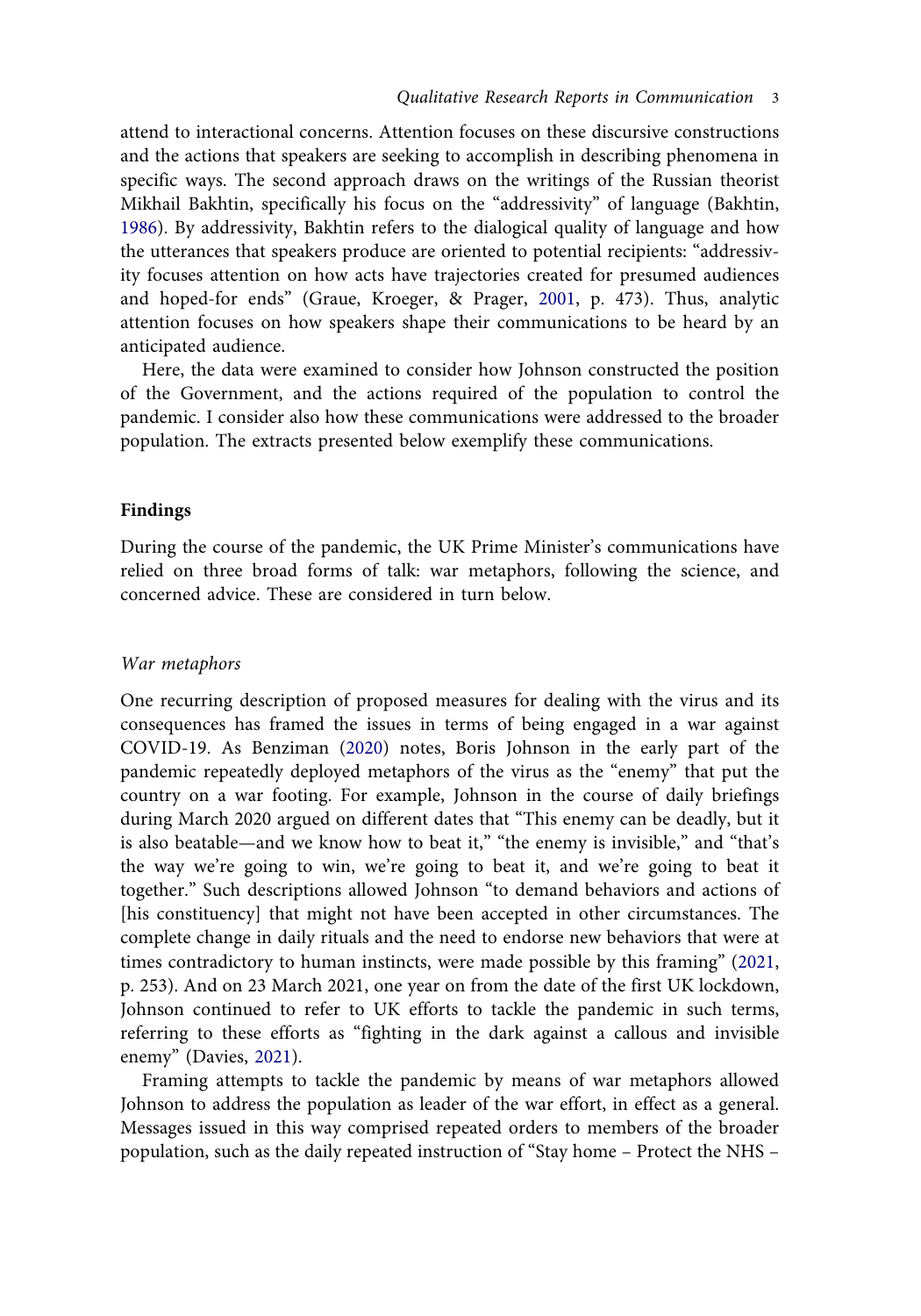#### 4 *C. McVittie*

Save lives," which became routinized parts of everyday communications. And, this construction addressed the population as those required to obey the orders that they received.

This form of address however brings its own problems, in that speakers who shape their messages in terms of a war effort, effectively as generals, can be expected to direct that effort toward successful outcomes. There arises the question of what happens if these outcomes are not met, or if "we" do not appear to be winning the "war," or if orders issued by those in command are seen to be ineffective or contradictory. The issue, then, becomes one of accountability: leaders who assume responsibility for defeating the virus can be treated as accountable for the outcomes, successful or otherwise. It is perhaps unsurprising therefore that, as the pandemic has continued in the UK with rising numbers of casualties, Johnson in his communications to the UK population has tended to rely less on metaphors of war than in the earlier stages of the pandemic.

#### *Following the science*

A second form of message, often repeated in 2020 and 2021, has taken a rather different form. Johnson has frequently described his government's actions as being dictated and led by "the science": "we must, and we will, be led by the science," "we will follow the science," "we are following the science," "when the science changes we must change our response." While such references were throughout 2020 used almost interchangeably with references to "war," as the pandemic has continued "the science" has been a primary focus of Johnson's communications. Such references resulted in the phrase "we're following the science" becoming in effect a "mantra" (Institute for Government, [2020](#page-7-12)), repeated on numerous occasions but with little concern as to its accuracy or content.

<span id="page-4-1"></span>Although many have questioned whether the Government has indeed consistently taken up advice received from its scientific advisors, for present purposes attention focuses on what Johnson has sought to accomplish through this shaping of his messages. Analysis shows that this phrase offered a somewhat different framing of the Government's role and actions than those made available by war metaphors. First, instead of being responsible for taking charge and leading, the Government is presented as "following" in efforts to control the pandemic. Second, what it is following is constructed as something singular, suggesting that there is one accepted course to be followed: "the science." And, third, this construction is presented as being incontrovertible and authoritative in having agency to determine the behaviors of human actors.

<span id="page-4-0"></span>This linguistic deployment of the authority of science relies upon what has been termed an "empiricist repertoire" (Gilbert & Mulkay, [1984\)](#page-7-13), in which agency is attributed to a definitive entity beyond human actions. Attribution in these terms is designed to distance Johnson and the UK Government from accountability for their actions; if efforts to deal with the pandemic do not succeed, then the blame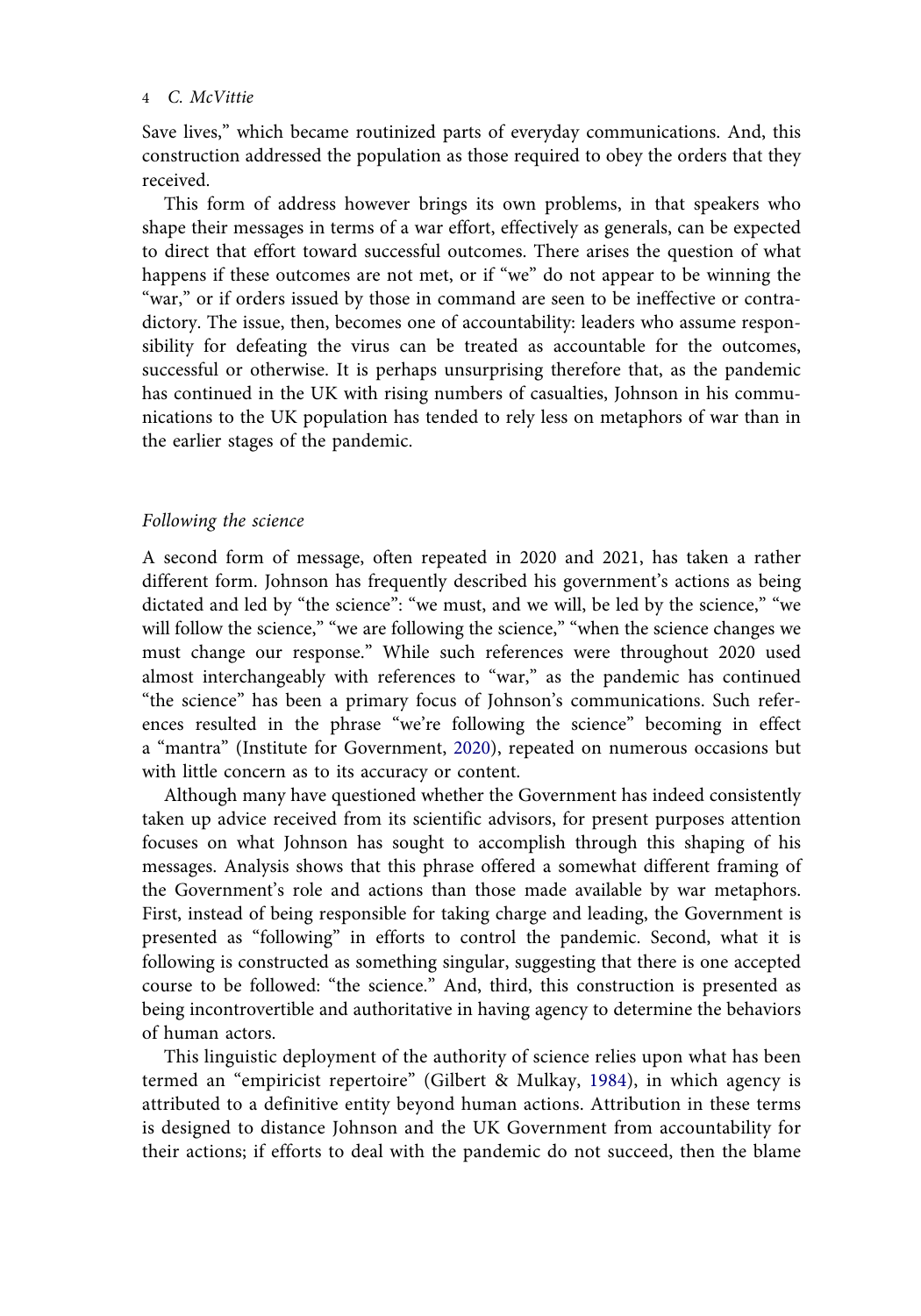lies with "the science," not those who were misguided by it. This talk is designed to address the population essentially as witnesses to the Government's efforts: the population is to be assured that Johnson and his Government have acted responsibly, in line with recognized authority on the matter. By shaping his messages in this way, he constructs himself and other ministers as not accountable if their efforts do not succeed; they are following what is determined elsewhere.

## *Concerned advice*

Empiricist accounting offers one way in which Johnson can seek to avoid accountability. It is not however the only means of doing so. Before the relaxation of COVID-19 restrictions for Christmas Day 2020, the Government at the same time as relaxing the rules was encouraging the population not to take advantage of the relaxation, a somewhat contradictory stance. This contradiction is encapsulated in advice given by Johnson on 16 December 2020 as to whether the population should meet with family members at Christmas 2020:

<span id="page-5-0"></span>We have come to this moment, a great global festival, a turning point, a time of year that is of immense emotional and spiritual importance. But also a moment for us to exercise extreme caution … (Johnson, [2020\)](#page-7-14)

The extract above displays two especially interesting features. First, drawing on the collective pronouns "we" and "us," Johnson seeks to address the UK population as one of them, someone who shares their concerns. Second, the form of talk seen here closely resembles talk commonly found in a rather different context, that of prejudice and its avoidance. Researchers who study how individuals attempt to avoid accusations of prejudice have noted that in such a linguistic structure the "but" functions as a disjunction marker that separates two inconsistent claims. Thus, in the common form of argument "I'm not a racist but …" (van Dijk, [1984\)](#page-8-4), the clause that precedes the "but" provides an ostensibly favorable claim that sets a context in which the following (unfavorable) argument is to be heard.

<span id="page-5-1"></span>Here, this form of utterance allows Johnson to offer a description of an event that he and others associate with joyful and spontaneous activity, "a great global festival," while laying the basis for arguing that people should not participate in such activity. Rather, he suggests, people should "exercise extreme caution." As seen below, he takes up this argument later in his speech.

We are all collectively across the UK, governments at every level, asking you to think hard and in detail about the days ahead and whether you can do more to protect yourself and others. (ibid.)

Above, Johnson adopts a somewhat different stance from that seen in his earlier talk. First, the pronouns here, unlike those earlier, do not seek to align him with the population generally. Instead, there is a clear separation between himself and other policy-makers ("we") and the general population ("you"). This reformulation allows him to specify the actions relevant to each group. Second, the action of policy-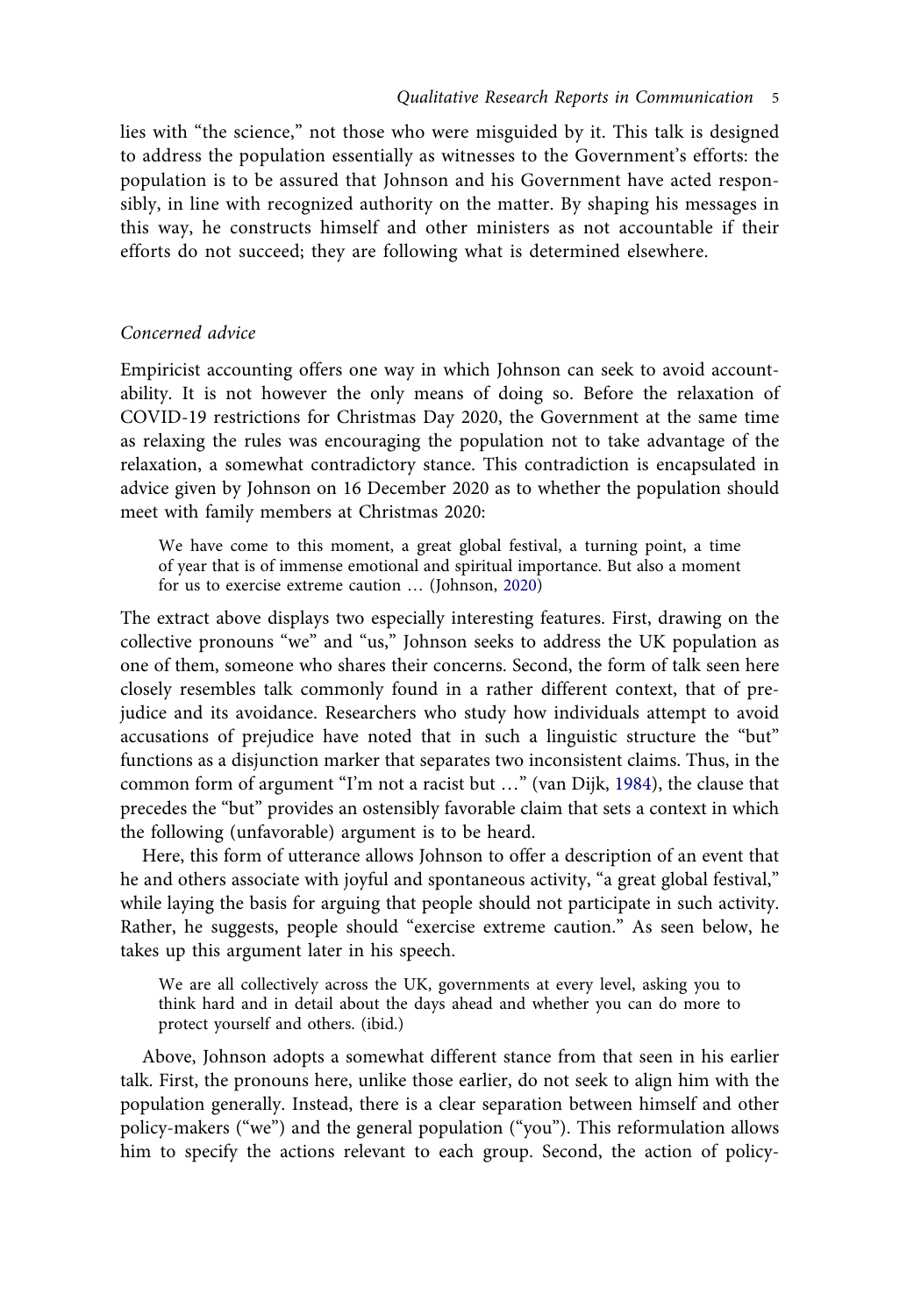### 6 *C. McVittie*

makers is framed as one of "asking," suggesting a request instead of a directive as to how people should act. Conversely, the responsibility for safeguarding public health is placed upon the general population: it is for them to decide "whether you can do more to protect yourself and others."

Addressing the UK population in this way, Johnson attributes accountability for maintaining public health to members of the population themselves rather than to his government. On this argument, the Government is not issuing orders but rather expressing concern as to how people might act and the potential consequences. The extent to which members of the population are protected against COVID, or not, is framed in terms of their actions and the outcomes.

A similar message is seen in the extract below, taken from the 12 July 2021 Press Conference at which Johnson announced that the UK Government was lifting COVID-related restrictions.

We're updating our guidance for the clinically extremely vulnerable on how they can keep themselves safe and I generally urge everyone to keep thinking of others and to consider the risks. (Johnson, [2021\)](#page-7-10)

Again, Johnson addresses the population in terms that treat them as responsible for maintaining their own health and that of others. One group, "the clinically extremely vulnerable" are constructed as responsible for "keeping themselves safe," while the whole population is presented as being responsible not just for themselves but also for "others." Thus, the message is shaped in terms that render members of the population themselves as solely accountable for any consequences of the lifting of restrictions; the Government in communicating in this way constructs itself, by contrast, as expressing concern ("generally urge") but not as having accountability for health consequences of its actions.

# **Discussion**

The different forms of communication outlined above have co-existed throughout much of the time since the pandemic first materialized in the UK. In this respect, not only have Johnson's public messages at many times appeared confused and at odds with each other, but it is increasingly clear that these are designed to address widely varying possible ends. Should the Government's efforts to deal with the pandemic turn out to be more successful than seen to date, then Johnson can seek to take credit for leading efforts to defeat the virus. However, should the number of casualties continue to increase, this can be attributed to failures in the direction of "the science" or to the decisions and actions of the general population in putting themselves and others at risk. All these messages are addressed to an anticipated audience that might be approving or critical of attempts to address the pandemic, and are shaped toward self-serving attributions of where accountability for ultimate success or failure might lie. The extent to which these communications will succeed in achieving this end, and where the UK public finally attribute accountability for the deaths resulting from the pandemic, remains to be seen in due course when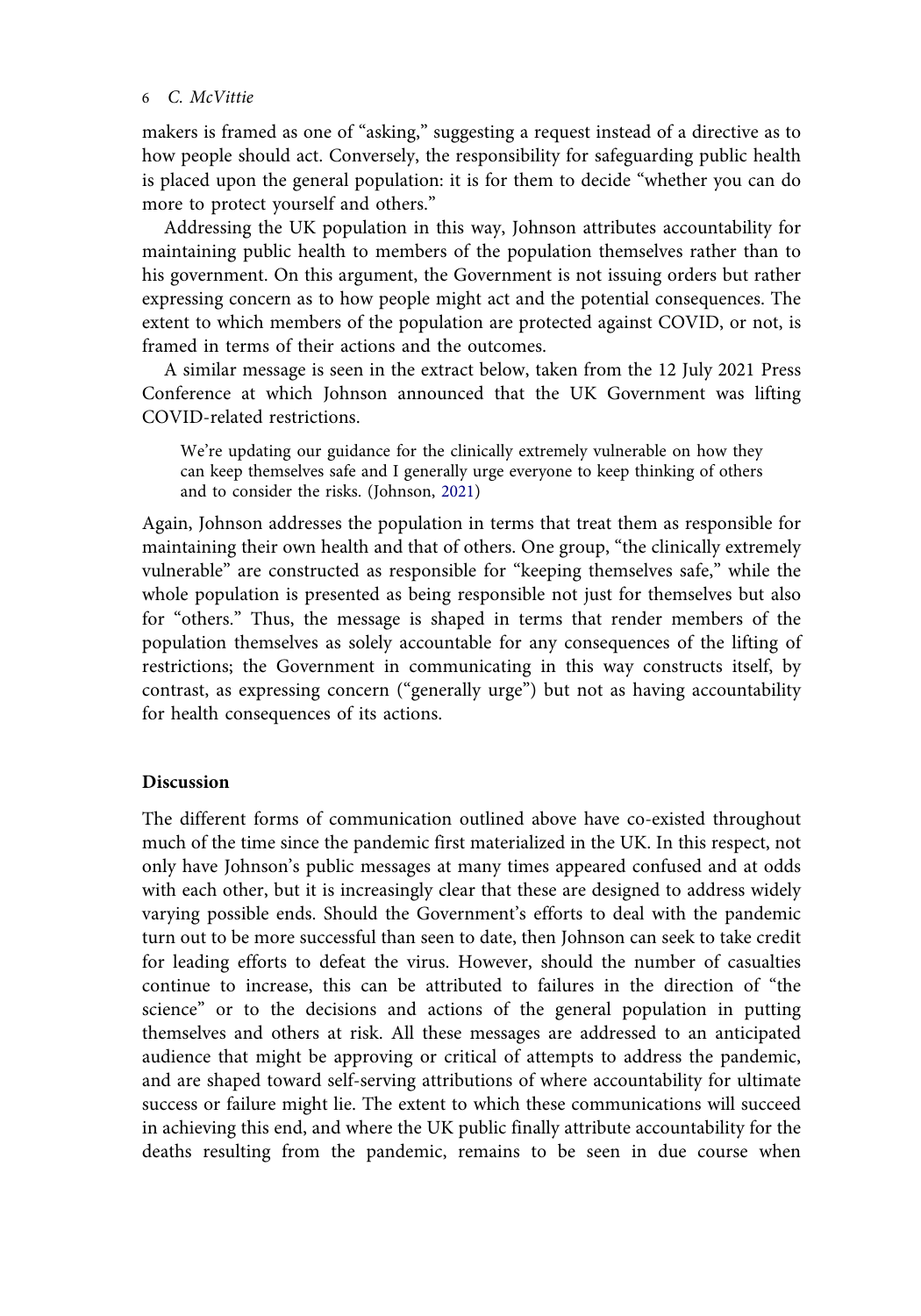Johnson's and his government's efforts and actions throughout the course of the pandemic eventually come under detailed scrutiny.

#### **Disclosure statement**

No potential conflict of interest was reported by the authors.

# **ORCID**

Chris McVittie http://orcid.org/0000-0003-0657-7524

#### **References**

- <span id="page-7-3"></span>Alford, J. ([2021\)](#page-2-0). Coronavirus infections rising exponentially in England - REACT study. [https://www.](https://www.imperial.ac.uk/news/224113/coronavirus-infections-rising-exponentially-england-react/) [imperial.ac.uk/news/224113/coronavirus-infections-rising-exponentially-england-react/](https://www.imperial.ac.uk/news/224113/coronavirus-infections-rising-exponentially-england-react/)
- <span id="page-7-7"></span>Bakhtin, M. M. ([1986\)](#page-3-0). *Speech genres and other late essays*. Austin: University of Texas Press.
- <span id="page-7-9"></span>Benziman, Y. [\(2020](#page-3-1)). "Winning" the "battle" and "beating" the COVID-19 "enemy": Leaders' use of war frames to define the pandemic. *Peace and Conflict: Journal of Peace Psychology*, *26*(3), 247–256. doi:[10.1037/pac0000494](https://doi.org/10.1037/pac0000494)
- <span id="page-7-4"></span>Bowden, G., & O'Connor, M. [\(2021\)](#page-2-1). Covid hospital numbers could get scary - Prof Chris Whitty. <https://www.bbc.co.uk/news/uk-57858864>
- <span id="page-7-11"></span>Davies, A. [\(2021\)](#page-3-2). UK falls silent to remember Covid victims one year after first lockdown. [https://](https://www.channel4.com/news/uk-falls-silent-to-remember-covid-victims-one-year-after-first-lockdown) [www.channel4.com/news/uk-falls-silent-to-remember-covid-victims-one-year-after-first](https://www.channel4.com/news/uk-falls-silent-to-remember-covid-victims-one-year-after-first-lockdown)[lockdown](https://www.channel4.com/news/uk-falls-silent-to-remember-covid-victims-one-year-after-first-lockdown)
- <span id="page-7-2"></span>Elamroussi, A. [\(2021](#page-2-2)). Delta variant is 'Covid-19 on steroids,' expert says, with cases increasing in nearly half of US states. [https://edition.cnn.com/2021/07/08/health/us-coronavirus-thursday](https://edition.cnn.com/2021/07/08/health/us-coronavirus-thursday/index.html) [/index.html](https://edition.cnn.com/2021/07/08/health/us-coronavirus-thursday/index.html)
- <span id="page-7-13"></span>Gilbert, G. N., & Mulkay, M. ([1984\)](#page-4-0). *Opening Pandora's Box: A sociological analysis of scientists' discourse*. Cambridge: Cambridge University Press.
- <span id="page-7-8"></span>Graue, M. E., Kroeger, J., & Prager, D. [\(2001\)](#page-3-3). A Bakhtinian analysis of particular home-school relations. *American Educational Research Journal*, *38*(3), 467–498. doi:[10.3102/](https://doi.org/10.3102/00028312038003467) [00028312038003467](https://doi.org/10.3102/00028312038003467)
- <span id="page-7-12"></span>Institute for Government. [\(2020](#page-4-1)). *Science advice in a crisis*. [https://www.instituteforgovernment.](https://www.instituteforgovernment.org.uk/publications/science-advice-crisis) [org.uk/publications/science-advice-crisis](https://www.instituteforgovernment.org.uk/publications/science-advice-crisis)
- <span id="page-7-1"></span>Jamaluddin, M., & Berlinger, J. ([2021\)](#page-2-3). Indonesia overtakes India as Asia's new Covid-19 epicenter. <https://edition.cnn.com/2021/07/14/asia/Indonesia-covid-intl-hnk/index.html>
- <span id="page-7-0"></span>John Hopkins University. [\(2021\)](#page-1-0). Coronavirus resource center. <https://coronavirus.jhu.edu/>
- <span id="page-7-14"></span>Johnson, B. ([2020](#page-5-0)). Prime Minister's statement on coronavirus (COVID-19): 16 December 2020. [https://www.gov.uk/government/speeches/prime-ministers-statement-on-coronavirus-covid](https://www.gov.uk/government/speeches/prime-ministers-statement-on-coronavirus-covid-19-16-december-2020) [-19-16-december-2020](https://www.gov.uk/government/speeches/prime-ministers-statement-on-coronavirus-covid-19-16-december-2020)
- <span id="page-7-10"></span>Johnson, B. ([2021](#page-3-4)). PM statement at coronavirus press conference: 12 July 2021. [https://www.gov.](https://www.gov.uk/government/speeches/pm-statement-at-coronavirus-press-conference-12-july-2021) [uk/government/speeches/pm-statement-at-coronavirus-press-conference-12-july-2021](https://www.gov.uk/government/speeches/pm-statement-at-coronavirus-press-conference-12-july-2021)
- <span id="page-7-5"></span>McMullen, L. ([2021](#page-2-4)). *Essentials of discursive psychology*. Washington, DC: American Psychological Association.
- <span id="page-7-6"></span>McVittie, C., & McKinlay, A. ([in press](#page-2-4)). Discourse analysis and discursive psychology. In H. Cooper (Ed.), *APA Handbook of research methods in psychology* (2nd ed.). Washington, DC: American Psychological Association.